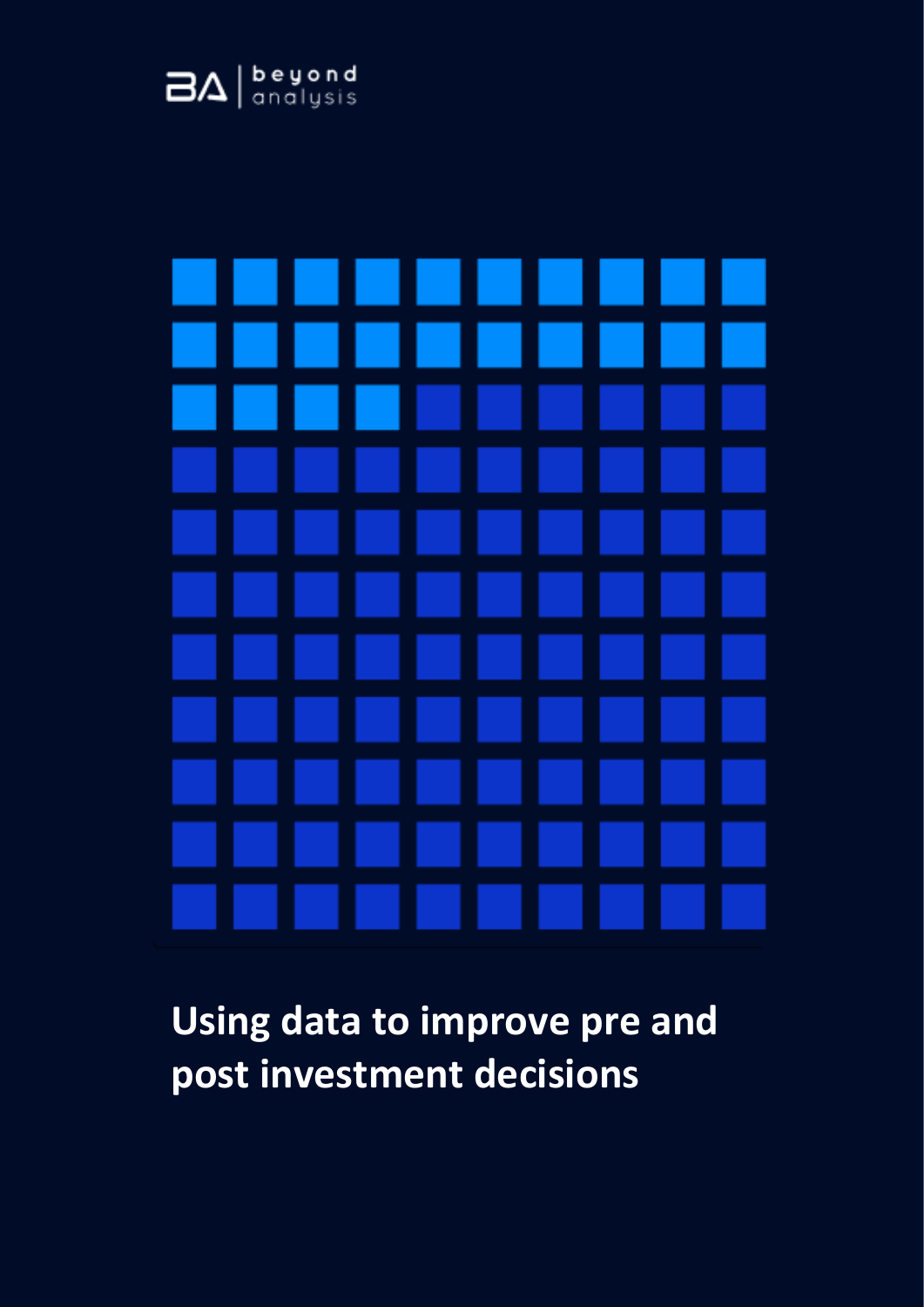

## **Using data to improve pre and post investment decisions**

April 8th 2020

At Beyond Analysis we believe passionately in the power of data to do good. Be that; helping fix societies biggest challenge; enabling businesses to become more resilient and successful; or enabling individuals to reach their potential. No more so is this true in the world of Private Equity and Investments where the opportunity for change and growth is so immense.

Quickly identifying potential underlying risks and opportunities for operational improvements during the due diligence and transaction stages make the difference between a good and bad investment decision.

We also understand there are so many moving parts in business today that your management teams can hardly be expected to make good decisions, manage risk and leverage growth through operational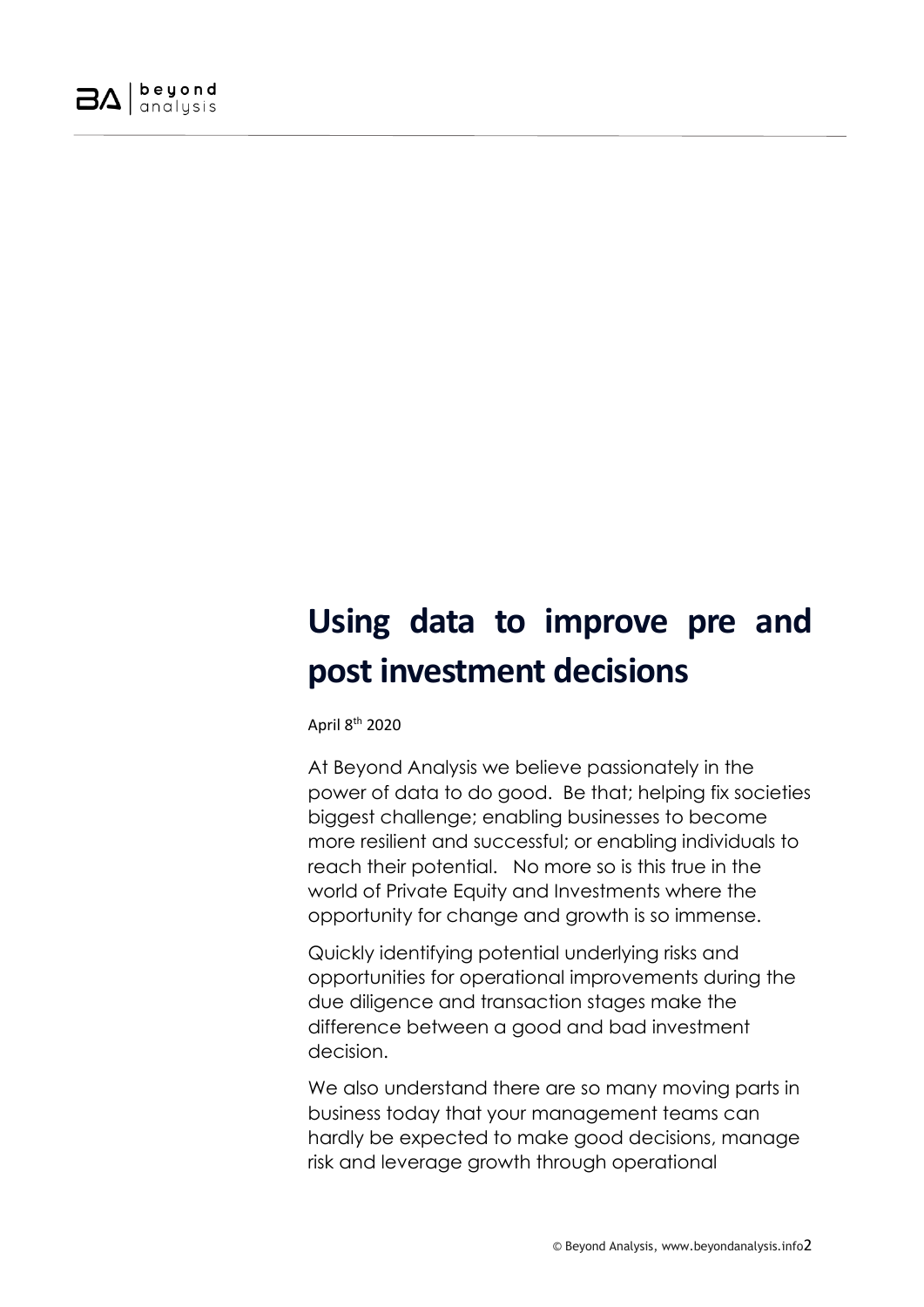

improvements without the relevant business insights to hand and the tools to use it.

Having worked with a number of PE and Management Consulting firms over the years we understand the time pressures and the need to turnaround results quickly. We also see that many of the traditional consultancies in this space are not set up to rapidly spin up new data environments, quickly apply best in class analytics and get this out in actionable form to track your investment and empower your management teams to make change.



Beyond Analysis can provide the right breadth of expertise you are looking for in provisioning data environments and undertaking detailed analytics at speed, making this available to your Investment Managers and advisory partners at pace. Our Data Operations and Data Science teams together have the hands on and practical data experience you need to support the best transaction and subsequent outcomes.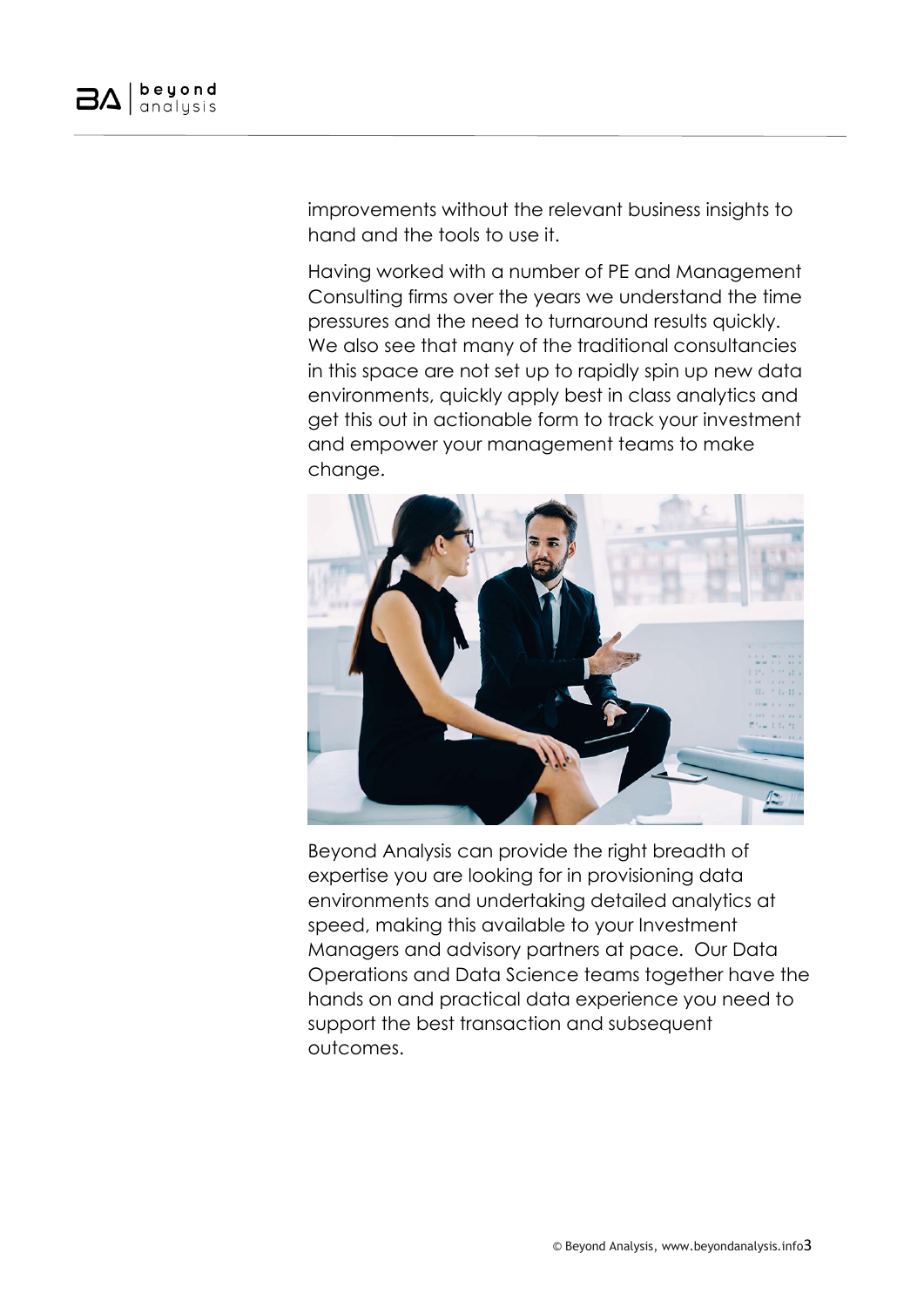



- **+ 15% - Sales Effectiveness in Retail**
- **+ 12% - Productivity in Retail**
- **+ 33% - Marketing ROI in Financial Services**
- **+ 86% - Employee Engagement in Travel**

Beyond Analysis brings investors:

- Deep hands on analytical rigor and independence
- Better pre-deal decisions
- Post deal change with a clear understanding of the possibilities from data
- Top and bottom-line revenue growth wider jaws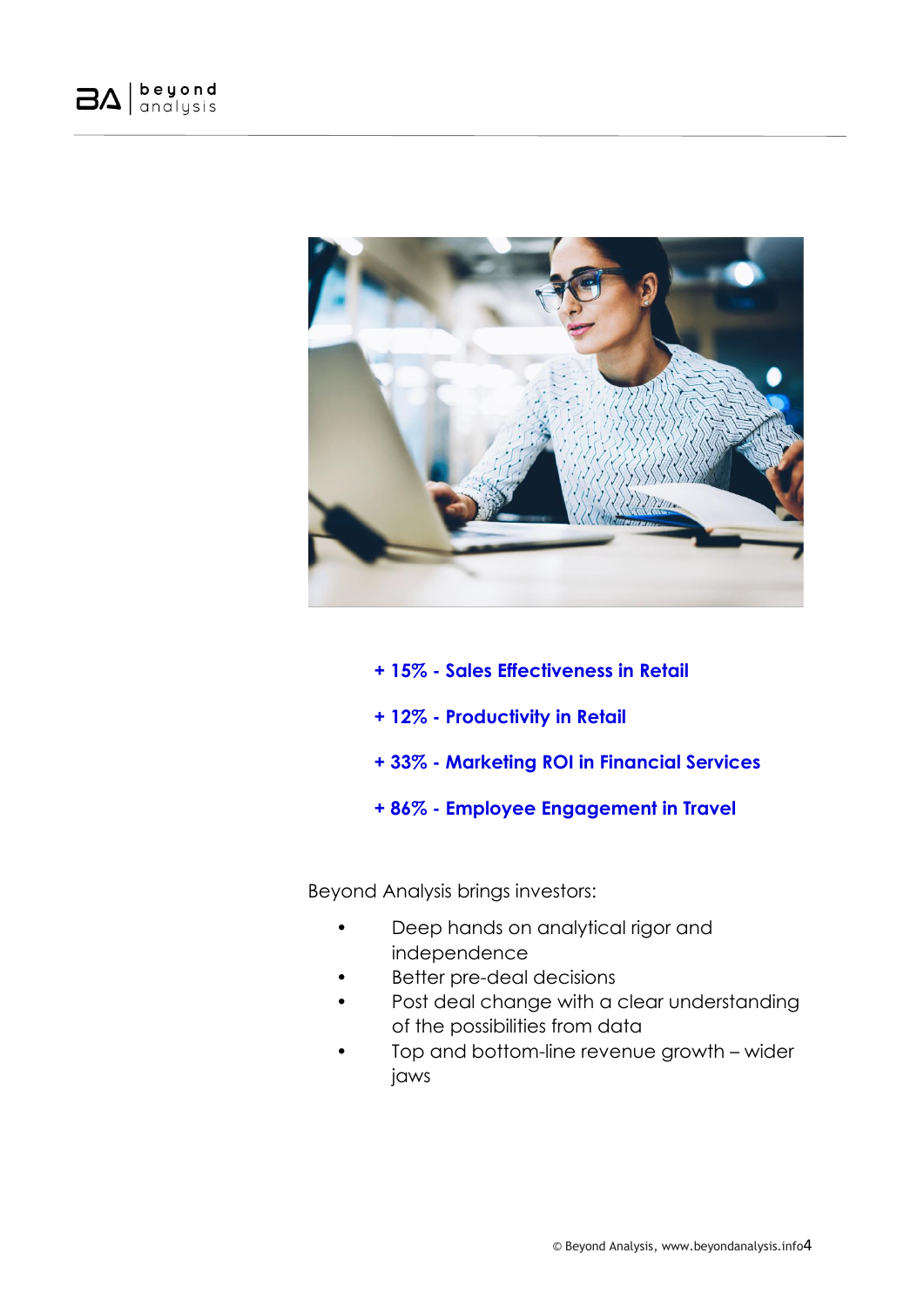Beyond Analysis can rapidly set up your business with a working data environment and run a series of short sharp data driven engagements to support your value creation from the beginnings of due diligence throughout the life cycle of the transaction.

1. Revenue Health Check

- Stress test the ongoing resilience and health of the customer base.
- Identify the drivers of performance, the biggest opportunities for growth.
- Scale and pinpoint where and why attrition is happening.

2. Tech Stack Health Check

- Independently assess how data and systems are being used to manage the business.
- Evaluate the technical resilience and quality of underlying data.
- Identify any concerns around the governance and use of the data.

3. Brand Health Check

- Evaluate brand health and reach across channels using sentiment, NPS and deep web analysis to assess true customer feelings and experience of the brand.
- Identify the key brand experience drivers of success and the elements that detract.

4. Growth Strategy

- Workshop the end-to-end value chain to assess the current capabilities and opportunities to use data to drive revenue growth or cost savings.
- Size these opportunities and establish a go-to plan to realize these as quickly as possible.